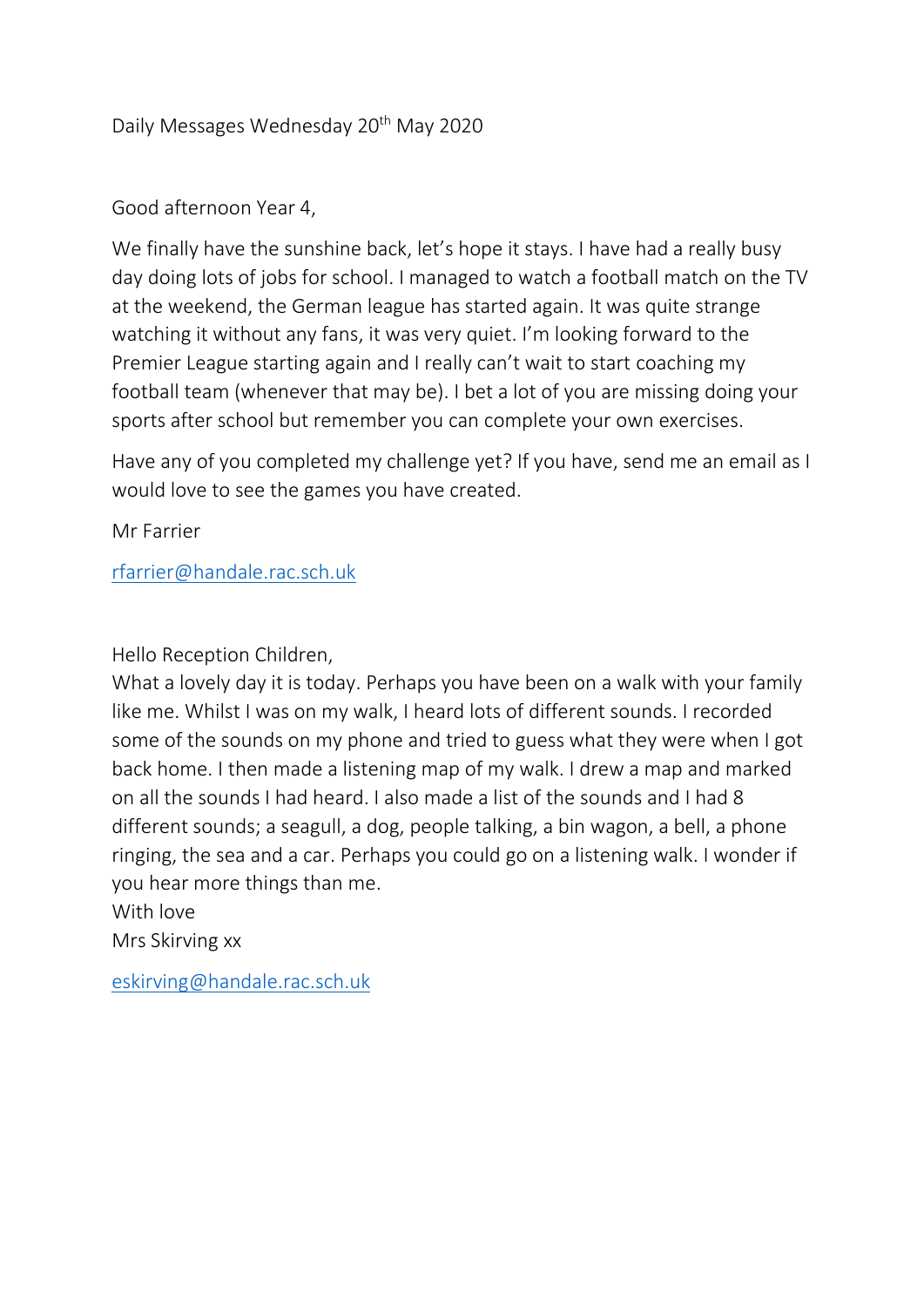Hi Year 3

What a lovely day it is!

This morning, I have done some work and jobs in the house and this afternoon I am looking forward to getting outside in the sunshine with my family. I have made a picnic and we are going to walk to the beach and make the most of this warm weather (whilst social distancing of course). I hope you are all enjoying the sunshine too.

Stay safe,

Mrs Porter x

[rporter@handale.rac.sch.uk](mailto:rporter@handale.rac.sch.uk)

Hello Year 6

I hope that you are all well.

I will keep it brief today as I only have one item to tell you about. I have had an email from Freebrough stating that all Year 6 children have received a letter with a link on for yourselves to contact Freebrough. I don't know what the letter contains but I am told there is this link for you to respond to. If you haven't done so already, could you please respond to them through that link so that they can cross your name off the list? I am assuming that it is a first contact style thing. This is mainly for parents I assume but this seemed a good area to tell you all at once. Any questions about this let me know and I will try and find the answers if I can. However, I am sure that contacting Freebrough directly, probably by email which they will still be responding to may be a quicker route. I feel that this is probably pretty urgent so pass that message on sharpish.

Keep enjoying that sun and keep yourselves safe.

Mr Emmerson

[pemmerson@handale.rac.sch.uk](mailto:pemmerson@handale.rac.sch.uk)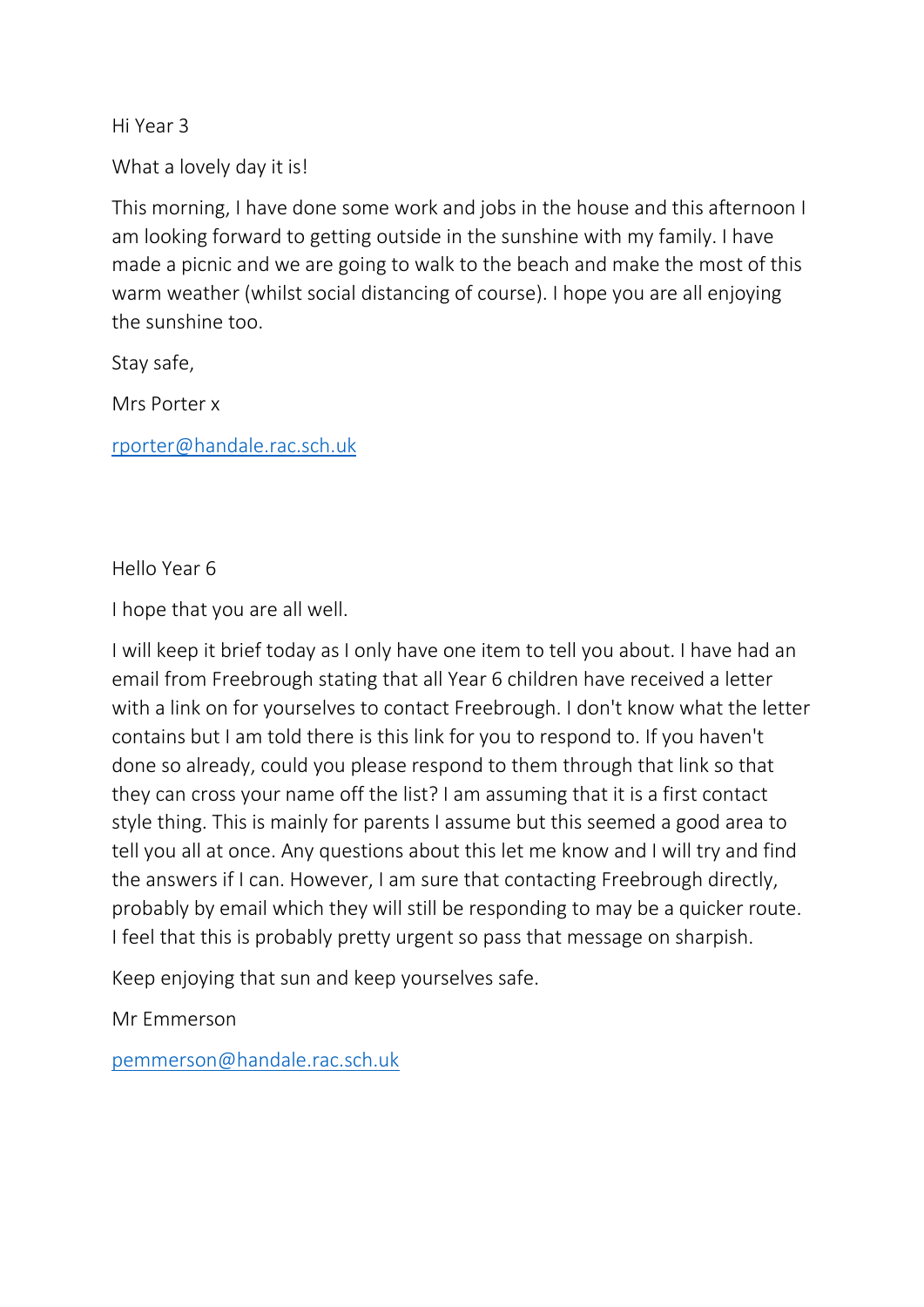

## Hello Year 5,

I hope you're enjoying the good weather. I've been in school today- it was lovely and warm so I sat outside on the picnic tables with Mr Farrier and Mrs Treloar at lunch time. Also, here's a picture of Jack, who has been hard at work creating a poster for mental health week, reminding us how we should behave with each other. Well done Jack.

Stay safe, Mr Bell [lbell@handale.rac.sch.uk](mailto:lbell@handale.rac.sch.uk)

# Hi children,

Wow isn't it hot today! What have you all been up to, any pools filled up, bbq's ready? Today I have been in school with Miss Dean and we have been doing some gardening with the children. We spent lots of time outside but remembered to keep in the shade from time to time. The children wanted to play some athletic games so that's what we did this afternoon, it was so much fun. Get in touch and let me know how you have been having fun today.

How you've all had a great day,

See you soon,

Miss Kendall

[ekendall@handale.rac.sch.uk](mailto:ekendall@handale.rac.sch.uk)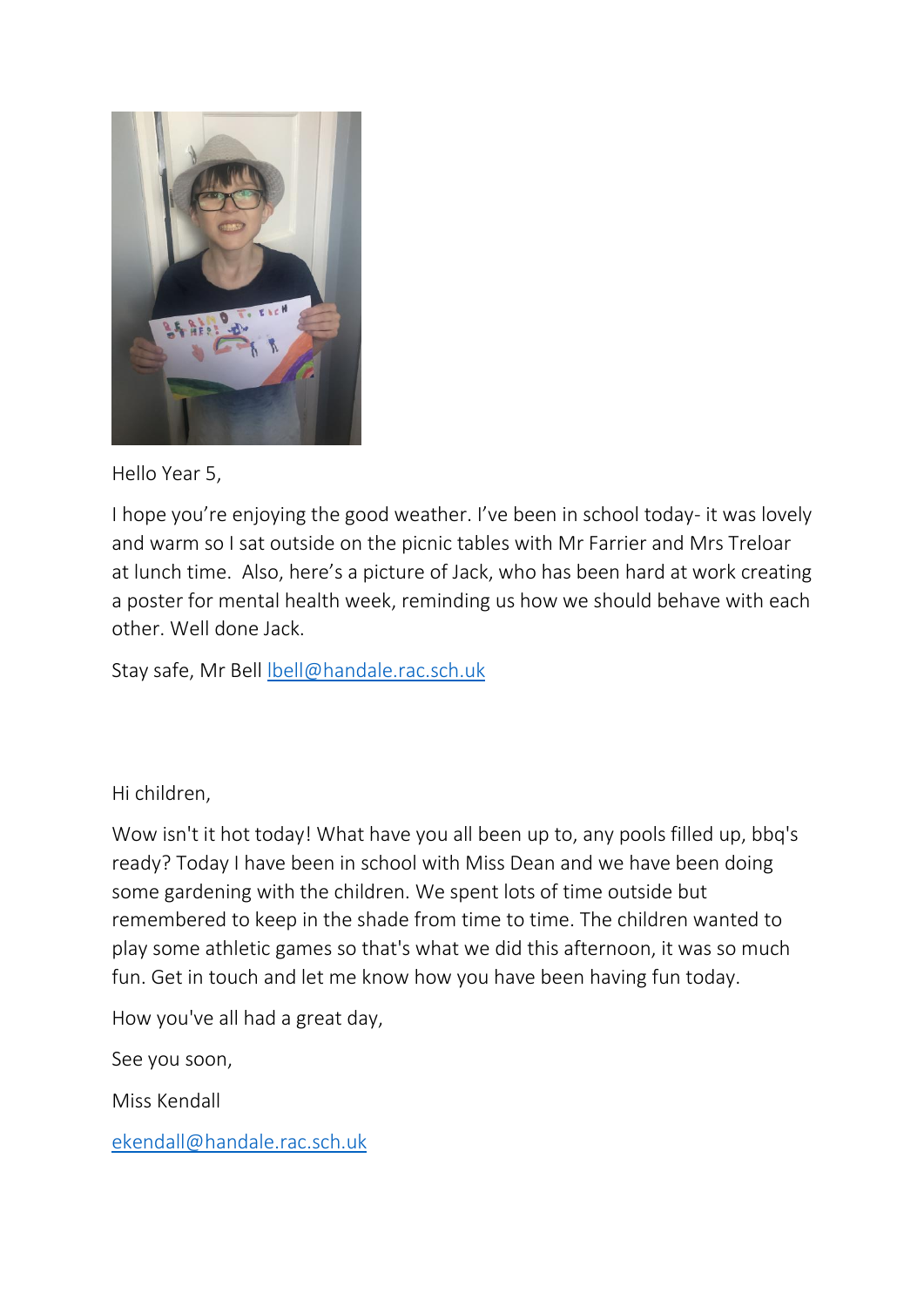

Hello Nursery Children,

We have been very busy today. Mrs Lister found some Lego and some instructions for building the Lego. The instructions showed us exactly what we needed to do to build our model. We followed the instructions carefully and worked together. Can you see what we have made? It's Pudsey Bear - you know how much we love Pudsey Bear! We were ever so proud of our model and Mrs Lister was proud too. Have you been doing anything that has made you or your family proud? If so remember to tell us about it or send a photo to Mrs Lister's email address.

Love from

Morning Floppy and Afternoon Floppy xx

[clister@handale.rac.sch.uk](mailto:clister@handale.rac.sch.uk)